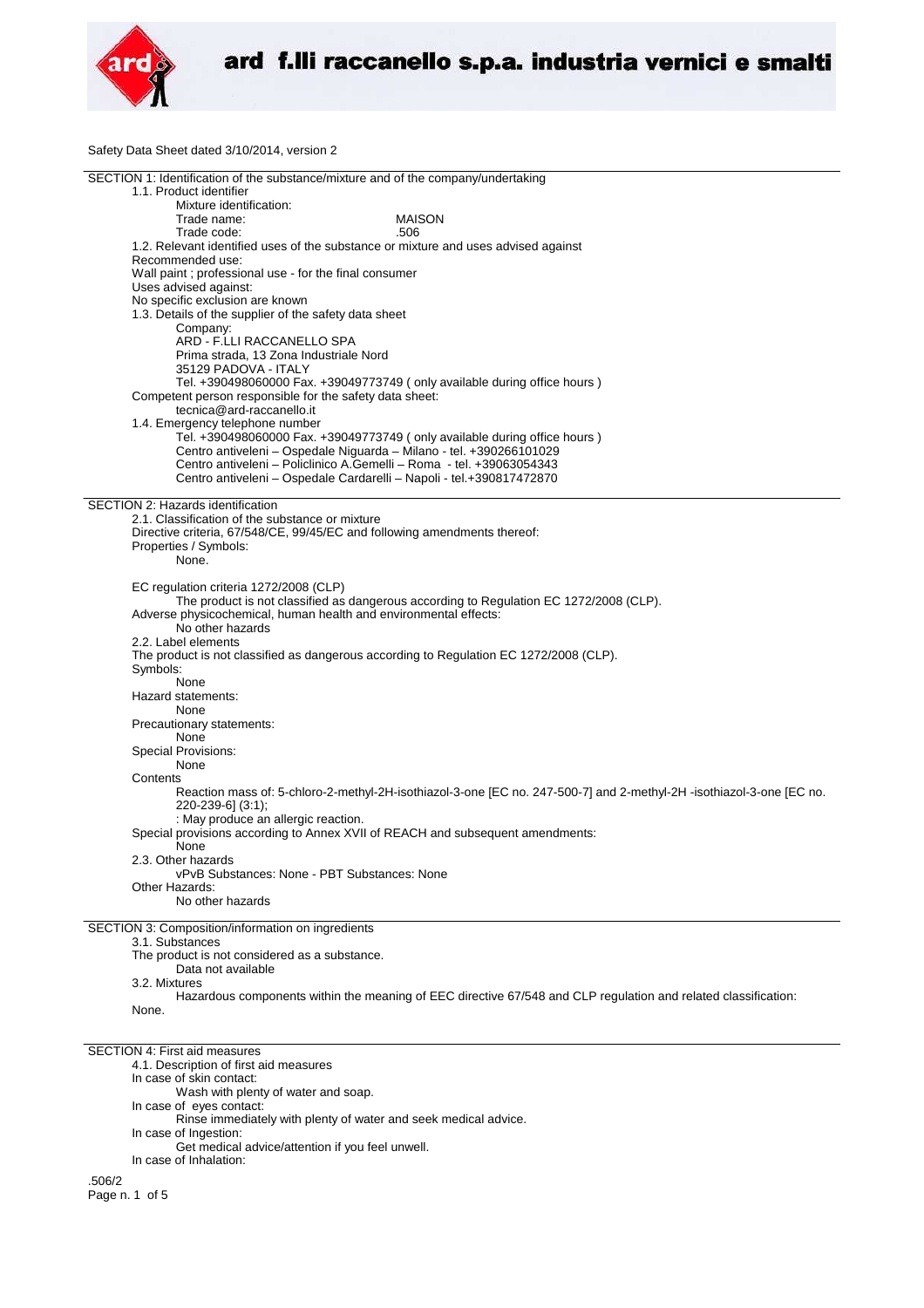Safety Data Sheet

Remove casualty to fresh air and keep warm and at rest.

4.2. Most important symptoms and effects, both acute and delayed

No known symptoms to date.

| 4.3. Indication of any immediate medical attention and special treatment needed                             |                                                                                                       |
|-------------------------------------------------------------------------------------------------------------|-------------------------------------------------------------------------------------------------------|
| Treatment:                                                                                                  |                                                                                                       |
| Treat symptomatically.                                                                                      |                                                                                                       |
| SECTION 5: Firefighting measures                                                                            |                                                                                                       |
| 5.1. Extinguishing media                                                                                    |                                                                                                       |
| Suitable extinguishing media:                                                                               |                                                                                                       |
| Irrelevant, the product is not flammable.<br>Extinguishing media which must not be used for safety reasons: |                                                                                                       |
| None in particular.                                                                                         |                                                                                                       |
| 5.2. Special hazards arising from the substance or mixture                                                  |                                                                                                       |
| May produce toxic fumes of carbon monoxide if burning.                                                      |                                                                                                       |
| Do not inhale explosion and combustion gases.                                                               |                                                                                                       |
| 5.3. Advice for firefighters                                                                                |                                                                                                       |
| Use suitable breathing apparatus.                                                                           | Collect contaminated fire extinguishing water separately. This must not be discharged into drains.    |
|                                                                                                             |                                                                                                       |
| SECTION 6: Accidental release measures                                                                      |                                                                                                       |
| 6.1. Personal precautions, protective equipment and emergency procedures                                    |                                                                                                       |
| Wear personal protection equipment.<br>Remove persons to safety.                                            |                                                                                                       |
| See protective measures under point 7 and 8.                                                                |                                                                                                       |
| 6.2. Environmental precautions                                                                              |                                                                                                       |
|                                                                                                             | Do not allow to enter into soil/subsoil. Do not allow to enter into surface water or drains.          |
| Retain contaminated washing water and dispose it.                                                           |                                                                                                       |
| 6.3. Methods and material for containment and cleaning up                                                   | In case of gas escape or of entry into waterways, soil or drains, inform the responsible authorities. |
| Suitable material for taking up: absorbing material, organic, sand.                                         |                                                                                                       |
| Wash with plenty of water.                                                                                  |                                                                                                       |
| 6.4. Reference to other sections                                                                            |                                                                                                       |
| See also section 8 and 13                                                                                   |                                                                                                       |
| SECTION 7: Handling and storage                                                                             |                                                                                                       |
| 7.1. Precautions for safe handling                                                                          |                                                                                                       |
| Avoid contact with skin and eyes.                                                                           |                                                                                                       |
| Do not eat or drink while working.                                                                          |                                                                                                       |
| See also section 8 for recommended protective equipment.                                                    |                                                                                                       |
| 7.2. Conditions for safe storage, including any incompatibilities<br>Keep away from food, drink and feed.   |                                                                                                       |
| Incompatible materials:                                                                                     |                                                                                                       |
| None in particular.                                                                                         |                                                                                                       |
| Instructions as regards storage premises:                                                                   |                                                                                                       |
| Adequately ventilated premises.                                                                             |                                                                                                       |
| 7.3. Specific end use(s)<br>None in particular                                                              |                                                                                                       |
|                                                                                                             |                                                                                                       |
| SECTION 8: Exposure controls/personal protection                                                            |                                                                                                       |
| 8.1. Control parameters                                                                                     |                                                                                                       |
| Exposure limit(s):                                                                                          |                                                                                                       |
| There are not occupational exposure limits in accordance to the EU legislation<br><b>DNEL Values:</b>       |                                                                                                       |
| Data not available                                                                                          |                                                                                                       |
| <b>PNEC Values:</b>                                                                                         |                                                                                                       |
| Data not available                                                                                          |                                                                                                       |
| 8.2. Exposure controls                                                                                      |                                                                                                       |
| Eye/ face protection:<br>Not needed for normal use. Anyway, operate according good working practices.       |                                                                                                       |
| Skin protection                                                                                             |                                                                                                       |
| a) protection for hands:                                                                                    |                                                                                                       |
| One-time gloves.                                                                                            |                                                                                                       |
| b) other:                                                                                                   |                                                                                                       |
| No special precaution must be adopted for normal use.<br>Respiratory protection:                            |                                                                                                       |
| Not needed for normal use.                                                                                  |                                                                                                       |
| Thermal Hazards:                                                                                            |                                                                                                       |
| None                                                                                                        |                                                                                                       |
| Environmental exposure controls:                                                                            |                                                                                                       |
| None                                                                                                        |                                                                                                       |
| SECTION 9: Physical and chemical properties                                                                 |                                                                                                       |
| 9.1. Information on basic physical and chemical properties                                                  |                                                                                                       |
| Appearance and colour:<br>Odour:                                                                            | Fluid dispersion various colors<br>Characteristic: slightly acetic                                    |
| Odour threshold:                                                                                            | Data not available                                                                                    |

pH: 9.0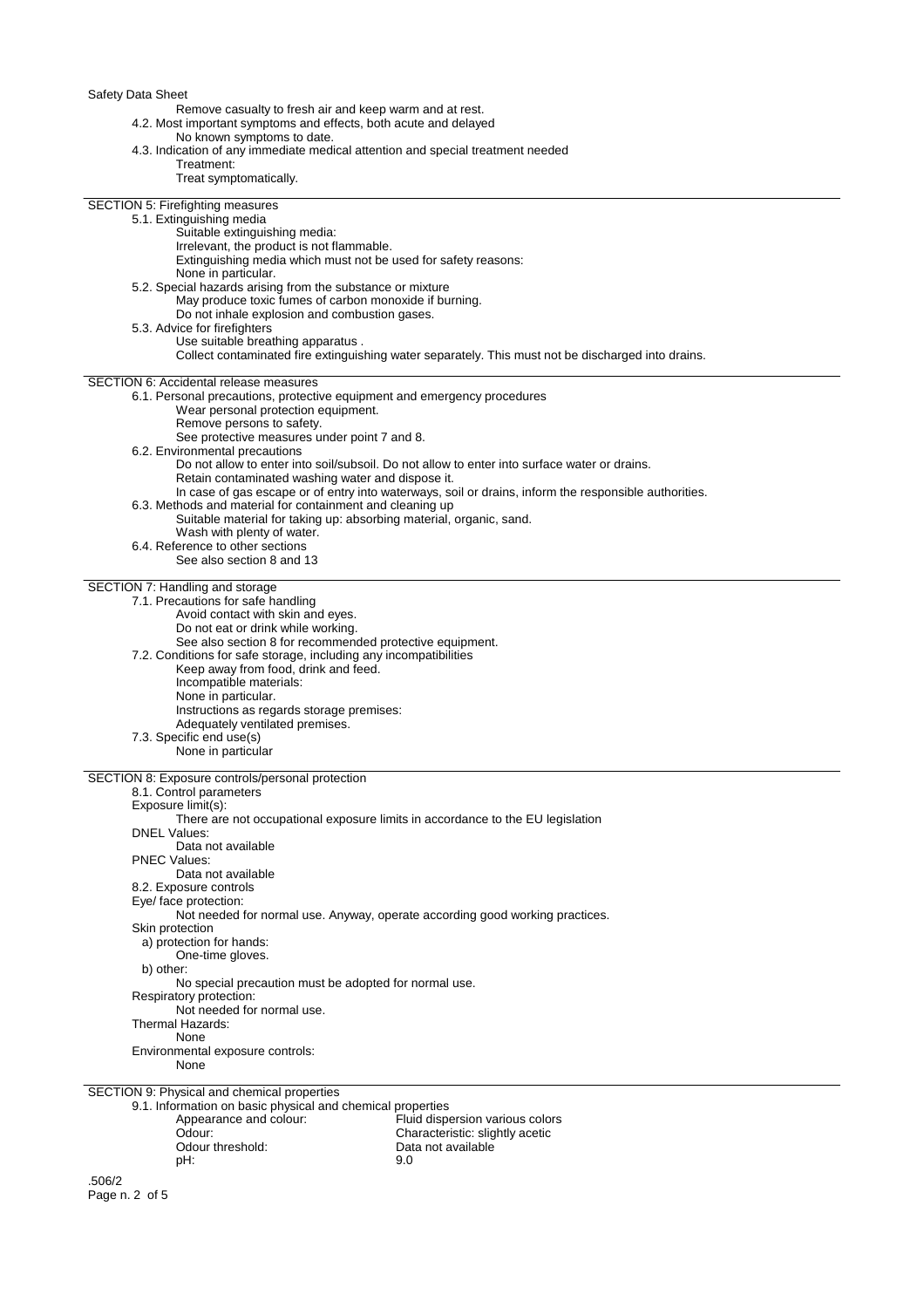# Safety Data Sheet

| Melting point / freezing point:                                                                                                    | Data not available<br>Data not available                                                                                  |
|------------------------------------------------------------------------------------------------------------------------------------|---------------------------------------------------------------------------------------------------------------------------|
| Initial boiling point and boiling range:<br>Solid/gas flammability:                                                                | Data not available                                                                                                        |
| Upper/lower flammability or explosive limits:                                                                                      | Data not available                                                                                                        |
| Vapour density:                                                                                                                    | Data not available                                                                                                        |
| Flash point:                                                                                                                       | Not flammable                                                                                                             |
| Evaporation rate:                                                                                                                  | Data not available                                                                                                        |
| Vapour pressure:                                                                                                                   | Data not available                                                                                                        |
| Relative density:                                                                                                                  | 1465 - 1620 g/l a 20°C                                                                                                    |
| Solubility in water:                                                                                                               | Miscible                                                                                                                  |
| Solubility in oil:                                                                                                                 | Insoluble                                                                                                                 |
| Partition coefficient (n-octanol/water):                                                                                           | Data not available                                                                                                        |
| Auto-ignition temperature:                                                                                                         | Data not available                                                                                                        |
| Decomposition temperature:                                                                                                         | Data not available                                                                                                        |
| Viscosity:                                                                                                                         | 11500 - 16500 cP 20°C                                                                                                     |
| Explosive properties:                                                                                                              | Data not available                                                                                                        |
| Oxidizing properties:                                                                                                              | Data not available                                                                                                        |
| 9.2. Other information                                                                                                             |                                                                                                                           |
| Miscibility:                                                                                                                       | Data not available                                                                                                        |
| Fat Solubility:                                                                                                                    | Data not available                                                                                                        |
| Conductivity:                                                                                                                      | Data not available                                                                                                        |
| Substance Groups relevant properties: Data not available                                                                           |                                                                                                                           |
| Note: The data herein refer to QC when the product was put on the market.                                                          |                                                                                                                           |
|                                                                                                                                    |                                                                                                                           |
| SECTION 10: Stability and reactivity                                                                                               |                                                                                                                           |
| 10.1. Reactivity<br>Stable under normal conditions                                                                                 |                                                                                                                           |
| 10.2. Chemical stability                                                                                                           |                                                                                                                           |
| Stable under normal conditions                                                                                                     |                                                                                                                           |
| 10.3. Possibility of hazardous reactions                                                                                           |                                                                                                                           |
| None                                                                                                                               |                                                                                                                           |
| 10.4. Conditions to avoid                                                                                                          |                                                                                                                           |
| Stable under normal conditions.                                                                                                    |                                                                                                                           |
| 10.5. Incompatible materials                                                                                                       |                                                                                                                           |
| None in particular.                                                                                                                |                                                                                                                           |
| 10.6. Hazardous decomposition products                                                                                             |                                                                                                                           |
| None.                                                                                                                              |                                                                                                                           |
|                                                                                                                                    |                                                                                                                           |
|                                                                                                                                    |                                                                                                                           |
| SECTION 11: Toxicological information                                                                                              |                                                                                                                           |
| 11.1. Information on toxicological effects                                                                                         |                                                                                                                           |
| Toxicological information of the mixture:                                                                                          |                                                                                                                           |
| Data not available                                                                                                                 |                                                                                                                           |
| Toxicological information of the main substances found in the mixture:                                                             |                                                                                                                           |
| Data not available                                                                                                                 |                                                                                                                           |
|                                                                                                                                    | If not differently specified, the information required in Regulation 453/2010/EC listed below must be considered as N.A.: |
| a) acute toxicity;                                                                                                                 |                                                                                                                           |
| b) skin corrosion/irritation;                                                                                                      |                                                                                                                           |
| c) serious eye damage/irritation;                                                                                                  |                                                                                                                           |
| d) respiratory or skin sensitisation;                                                                                              |                                                                                                                           |
| e) germ cell mutagenicity;                                                                                                         |                                                                                                                           |
| f) carcinogenicity;                                                                                                                |                                                                                                                           |
| g) reproductive toxicity;                                                                                                          |                                                                                                                           |
| h) STOT-single exposure;                                                                                                           |                                                                                                                           |
| i) STOT-repeated exposure;<br>i) aspiration hazard.                                                                                |                                                                                                                           |
|                                                                                                                                    |                                                                                                                           |
| SECTION 12: Ecological information                                                                                                 |                                                                                                                           |
| 12.1. Toxicity                                                                                                                     |                                                                                                                           |
|                                                                                                                                    | Adopt good working practices, so that the product is not released into the environment.                                   |
| Data not available                                                                                                                 |                                                                                                                           |
| 12.2. Persistence and degradability                                                                                                |                                                                                                                           |
| Data not available                                                                                                                 |                                                                                                                           |
| 12.3. Bioaccumulative potential                                                                                                    |                                                                                                                           |
| Data not available                                                                                                                 |                                                                                                                           |
| 12.4. Mobility in soil                                                                                                             |                                                                                                                           |
| Data not available                                                                                                                 |                                                                                                                           |
| 12.5. Results of PBT and vPvB assessment                                                                                           |                                                                                                                           |
| vPvB Substances: None - PBT Substances: None<br>12.6. Other adverse effects                                                        |                                                                                                                           |
| None                                                                                                                               |                                                                                                                           |
|                                                                                                                                    |                                                                                                                           |
| SECTION 13: Disposal considerations                                                                                                |                                                                                                                           |
| 13.1. Waste treatment methods                                                                                                      |                                                                                                                           |
|                                                                                                                                    | Recover if possible. In so doing, comply with the local and national regulations currently in force.                      |
| Waste should not be disposed of by release to sewers.<br>Contaminated packaging thinners and cleaning diluents must be landfilled. |                                                                                                                           |

SECTION 14: Transport information

.506/2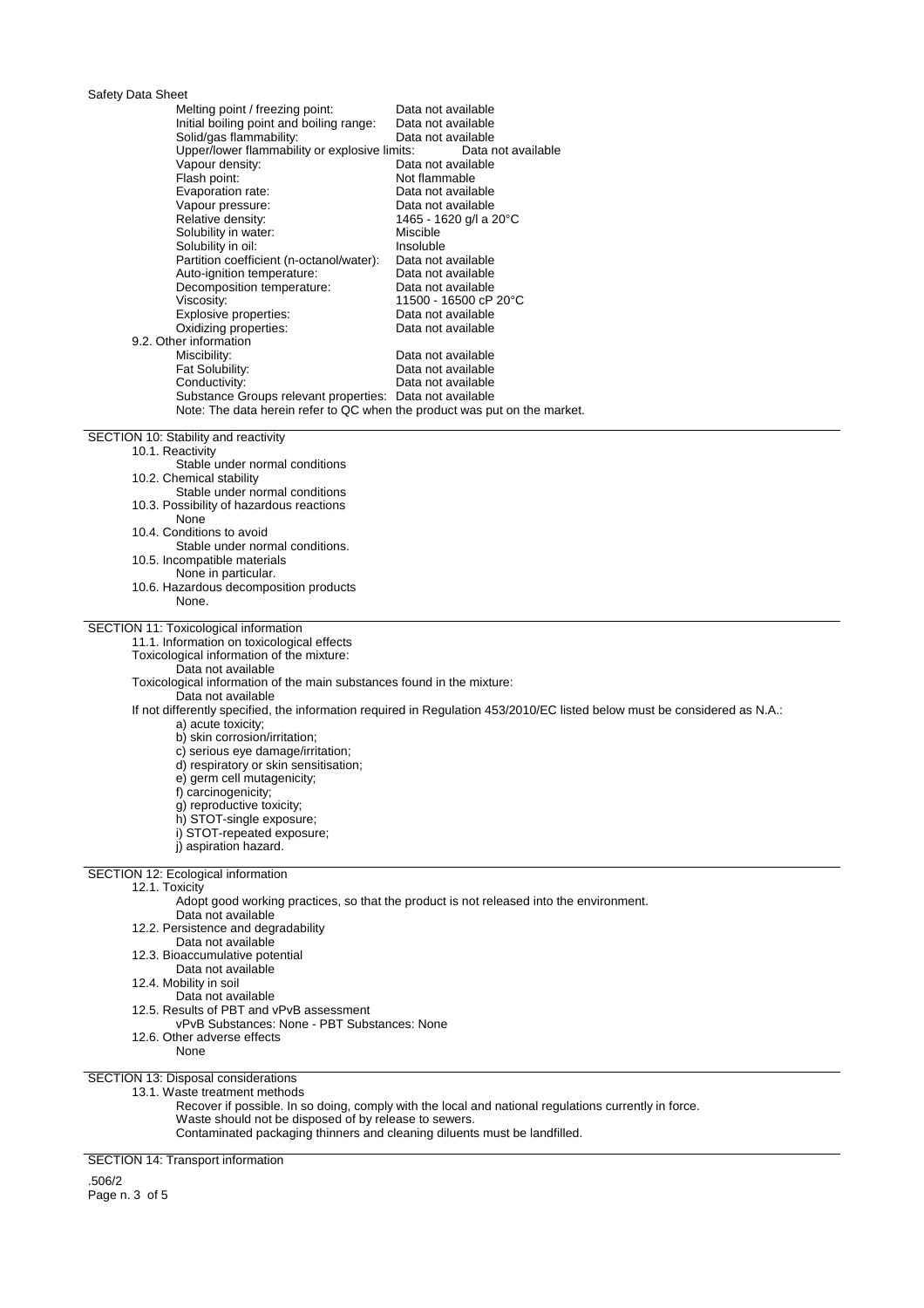### Safety Data Sheet

#### 14.1. UN number

- Not classified as dangerous in the meaning of transport regulations.
- 14.2. UN proper shipping name
- Data not available
- 14.3. Transport hazard class(es)
- Data not available
- 14.4. Packing group
- Data not available
- 14.5. Environmental hazards
- Data not available
- 14.6. Special precautions for user
- Data not available
- 14.7. Transport in bulk according to Annex II of MARPOL73/78 and the IBC Code Data not available

## SECTION 15: Regulatory information

15.1. Safety, health and environmental regulations/legislation specific for the substance or mixture Dir. 67/548/EEC (Classification, packaging and labelling of dangerous substances). Dir. 99/45/EEC (Classification, packaging and labelling of dangerous preparations). DIR.2004/42/CE. Subcategory a Type BA limit COV 30 g/l. Contained in product < 30 g/l. Regulation (EU) No 528/2012 and subsequent amendments. Dir. 98/24/EC (Risks related to chemical agents at work). Directive 2000/39/CE (Occupational exposure limit values) and subsequent modifications: 2004/37/CE, 2006/15/CE and 2009/161/UE. Dir. 2006/8/EC Regulation (EC) n. 1907/2006 (REACH) Regulation (EC) n. 1272/2008 (CLP) Regulation (EC) n. 790/2009 (ATP 1 CLP) and (EU) n. 758/2013 Regulation (EU) n. 453/2010 (Annex I) Regulation (EU) n. 286/2011 (ATP 2 CLP) Regulation (EU) n. 618/2012 (ATP 3 CLP) Restrictions related to the product or the substances contained according to Annex XVII Regulation (EC) 1907/2006 (REACH) and subsequent modifications: None Where applicable, refer to the following regulatory provisions : 1999/13/EC (VOC directive)

15.2. Chemical safety assessment No

## SECTION 16: Other information

Paragraphs modified from the previous revision:

SECTION 1: Identification of the substance/mixture and of the company/undertaking

SECTION 2: Hazards identification

- SECTION 8: Exposure controls/personal protection
- SECTION 9: Physical and chemical properties
- SECTION 15: Regulatory information

This document was prepared by a competent person who has received appropriate training.

Main bibliographic sources:

The ECHA database on registered substances.

- ESIS- European chemical Substances Information System.
- eChemPortal- the global portal to Information on Chemical Substance.
- GESTIS substance database.
- Insert further consulted bibliography

The information contained herein is based on our state of knowledge at the above-specified date. It refers solely to the product indicated and constitutes no guarantee of particular quality.

It is the duty of the user to ensure that this information is appropriate and complete with respect to the specific use intended. This MSDS cancels and replaces any preceding release.

Safety data Sheet not legally required.

Legend of acronyms and abbreviations used in the safety data sheet:

| ADR:      | European Agreement concerning the International Carriage of Dangerous Goods by Road.            |
|-----------|-------------------------------------------------------------------------------------------------|
| CAS:      | Chemical Abstracts Service (division of the American Chemical Society).                         |
| CLP:      | Classification, Labeling, Packaging.                                                            |
| DNEL:     | Derived No Effect Level.                                                                        |
| EC50:     | Median effective concentration expected to produce a certain effect in 50% of test<br>organisms |
| ECHA:     | European Chemicals Agency                                                                       |
| EINECS:   | European Inventory of Existing Commercial Chemical Substances                                   |
| ELINCS:   | European List of notified Chemical Substances                                                   |
| GHS:      | Globally Harmonized System of Classification and Labeling of Chemicals.                         |
| IATA:     | International Air Transport Association.                                                        |
| IATA-DGR: | Dangerous Goods Regulation by the "International Air Transport Association" (IATA).             |
| ICAO:     | International Civil Aviation Organization.                                                      |
| ICAO-TI:  | Technical Instructions by the "International Civil Aviation Organization" (ICAO).               |
| IC50:     | half maximal inhibitory concentration                                                           |
|           |                                                                                                 |